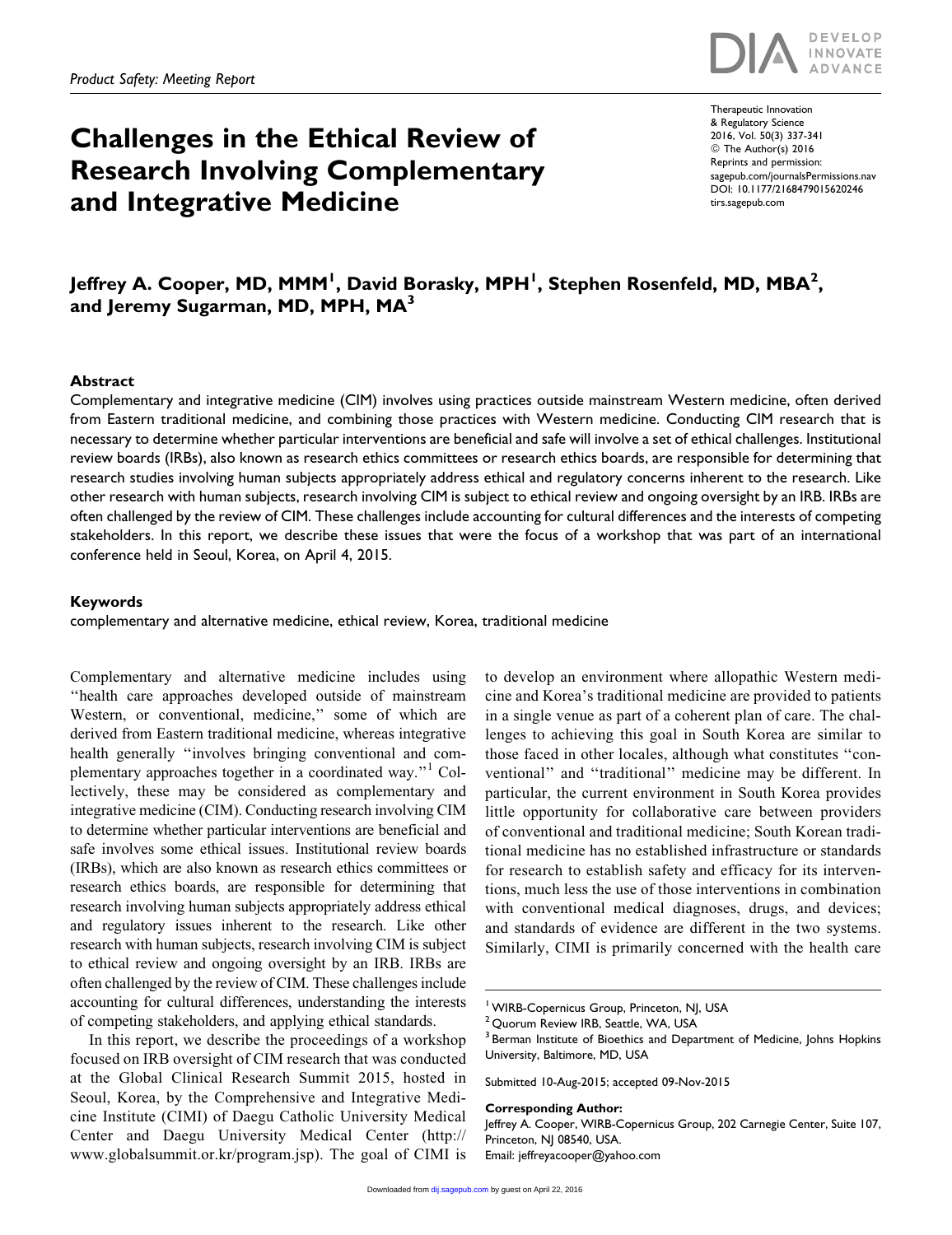delivery system in South Korea and finding a means of addressing these issues in its particular context. However, these issues are widespread, and it is conceivable that the solutions identified in South Korea would be applicable in other contexts trying to integrate the delivery of effective conventional medicines and devices with traditional medicine.

Of note, the context of the workshop determined the meaning of many of the terms used in this report: conventional medicine in South Korea is allopathic medicine in the Western tradition, whereas traditional medicine is primarily Korean and Chinese traditional medicine, although traditional practitioners in South Korea are adopting nonindigenous methods and interventions they believe will help their patients.

## Cultural Differences

The conventional medical environment is currently dominated by calls for evidence-based medicine, comparative effectiveness research, and learning health care organizations. In the US, the conventional medical community is struggling to balance the results from clinical trials with individual physician experience in the face of scrutiny by payers for justification of clinical choices. Concurrently, patients are increasingly using therapies that come from different traditions and at times asking their doctors to ''integrate'' such practices into their care plans.

Practitioners of traditional medicine face a corresponding insistence on the need for evidence to support their practices. Traditional medicine approaches that claim to take advantage of the body's natural ability to heal, and that are less reliant on expensive technology or patented drugs, can look like attractive options not only to patients, but also for payers and policymakers. However, the quality of evidence demonstrating safety and effectiveness for these therapeutic approaches is largely anecdotal, at least by Western scientific standards. There is no obvious characteristic of traditional medicine that would exempt it from the same scientific assessment being increasingly required for conventional medicine.

Regardless of how the ''evidence base'' for traditional medicine is developed, the integrated delivery of Western and traditional medicine poses additional challenges. Given that nonconventional therapies will continue to be used by patients and any conclusive demonstration of their value (in a scientific sense) is likely years away, how can a health care delivery system competently and safely advise patients and provide care? Integrating delivery of different medical traditions will also require overcoming significant cultural differences regarding conceptions of disease, health, medicine, research, and evidence.

Coming from either a conventional or traditional medicine culture it is all too easy to cast the other as simply wrong. Conventional medicine typically assumes that traditional medicine is ''unscientific'' and unproven. Traditional medicines may be seen as at best harmless and at worst interfering with delivery of effective conventional therapy. Conversely, traditional

medicine may characterize Western medicine as being concerned about treating symptoms, not people; as ignoring the body's innate ability to heal; as minimizing the differences between individuals; as being unaware of the importance of ''balance'' to health; and as disregarding traditions based on centuries or millennia of practical knowledge.

It is critical to recognize that these perspectives embody alternative epistemological bases and understandings of how individuals relate to their world from their broader philosophical traditions, as well as different professional norms. Despite the different perspectives of practitioners of conventional and traditional medicine, in some settings both patients<sup>2</sup> and physicians<sup>3,4</sup> are seeking to combine these healing traditions. Each tradition brings value. For example, conventional allopathic medicine illustrates the necessity of using well-developed scientific methods and traditional medicine underscores the importance of considering health as a matter of balance for the whole person. To ignore these perspectives risks missing the opportunity to provide optimal care to patients. Striving to reach consensus about the need for data and how best to obtain it is essential in order to help evaluate CIM for evidence of true benefit and safety through research.<sup>5</sup>

## Lessons From History

Conducting CIM research requires balancing the ethical obligations to patients and the desire to advance understanding through research. Historically, physicians would try to strike this balance by minimizing the risks of research and would even engage in self-experimentation when the research was risky.

However, over the course of time, it became clear that relying on such a professional ethic was insufficient protection for patients and other research subjects. There was global recognition of this problem following World War II, during which Nazi doctors conducted egregious experiments on concentration camp prisoners. In no way did professional ethics protect the well-being of these prisoners. Accordingly, in the court case in which some of the Nazi doctors were tried, the judges announced the Nuremberg Code, which is a set of 10 principles guiding research.<sup>6</sup> Of course, most biomedical research is totally different from the Nazi experiments, which led the World Medical Association to develop the Declaration of Helsinki in 1964 that outlined ethical obligations for research.<sup>7</sup> In the United States, revelations regarding unethical research led to the publication of The Belmont Report, which was developed by the US National Commission for the Protection of Human Subjects in Biomedical and Behavioral Research. The report outlines three ethical principles: respect for persons, beneficence, and justice.<sup>8</sup> Respect for persons is based on the ethical principle of respect for autonomy and the political principle of liberty (in short, the right to be left alone). In research practice, this implies that subjects give their consent to participate in most research. Beneficence is the obligation to help and to avoid harming others. This translates into the obligation to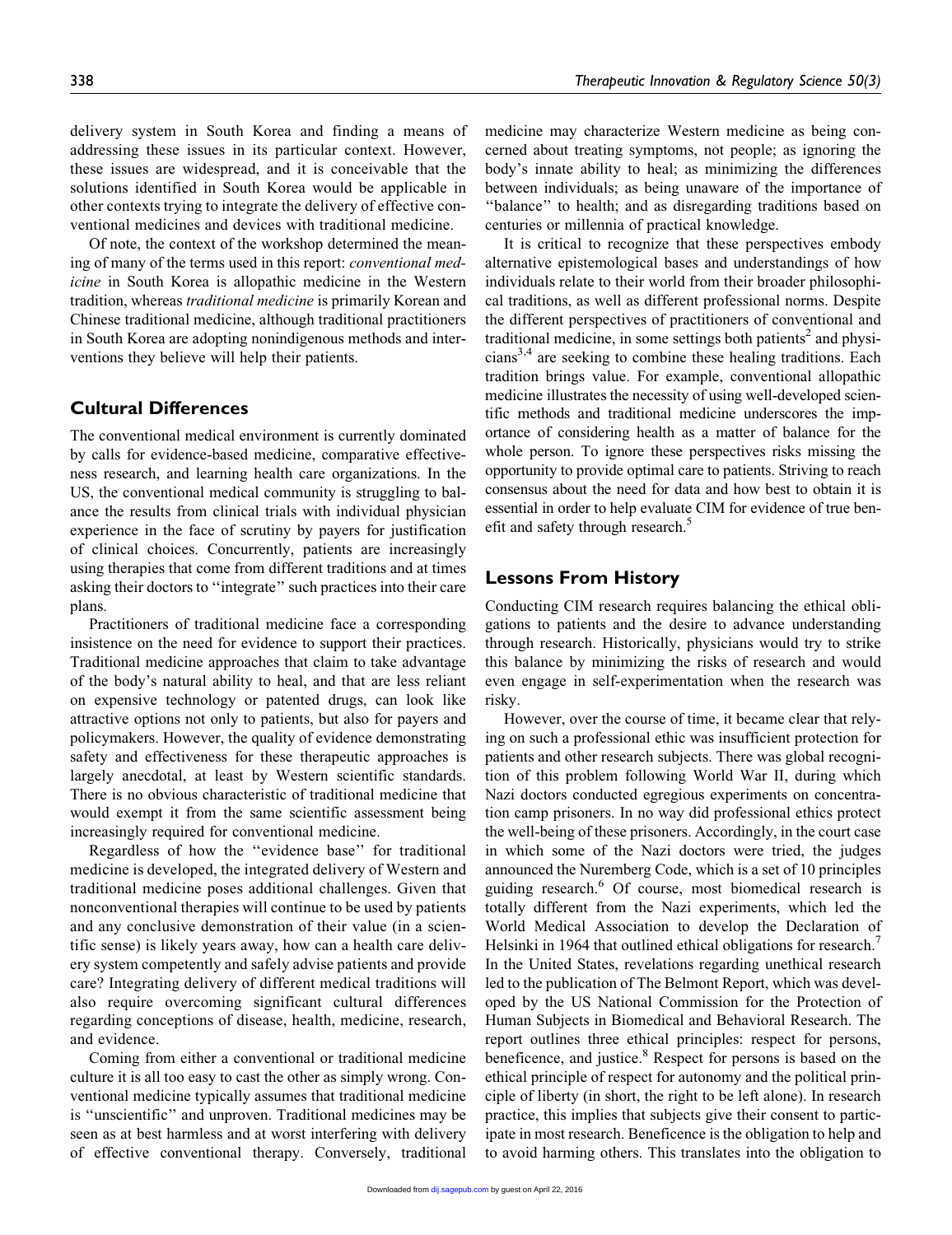minimize research risks and to maximize its benefits. Justice demands fairness. In research, this requires selecting participants fairly as well as protecting those who may be vulnerable.

Nevertheless, announcing ethical principles alone is insufficient to guide research. Rather some explicit practices are required. Currently, it is widely recognized that there are three pillars of protection to help safeguard the rights, interests, and welfare of patients who participate in research: researchers and sponsors; informed consent and oversight. Researchers and sponsors have the primary obligation to protect research participants and to ensure that the results are credible. Ensuring that research is credible includes among other things that the scientific design is sound, the research is conducted responsibly, and that the interventions tested are of good quality. Informed consent is an important protection since it permits patients who are given relevant information about proposed research the opportunity to decide whether participation for them is appropriate given their unique values, priorities, and other opportunities. Finally, oversight provides independent mechanisms to help ensure that the ethical (and regulatory) aspects for research are navigated appropriately. Responsibility for oversight sits with institutions where research is conducted, governmental agencies, IRBs, and Data Monitoring Committees (also known as Data and Safety Monitoring Boards).

The ethical principles and procedures, which have been identified and developed for conventional biomedical research, promise to be important platforms for the burgeoning portfolio of research on and with traditional medicine. Only by attending to these ethical issues will it be possible to properly generate the data needed regarding CIM interventions that are essential to informing the work of practitioners and the choices of patients.

### The Challenge of Competing Stakeholders

Nongovernmental and governmental stakeholders can have a major influence over the evaluation and implementation of CIM. These stakeholders have the ability to influence the design and conduct of CIM research.

For instance, the World Health Organization (WHO) is an agency of the United Nations that is charged with directing and coordinating global public health activities. Part of this involves supporting and conducting research activities in multiple areas, including CIM. In 2014, the WHO published its 10-year strategy regarding traditional medicine, outlining a comprehensive strategy to foster the appropriate integration, regulation and supervision of traditional and complementary medicine.<sup>9</sup> Before that, WHO issued guidance specifically focused on clinical trials of herbal products, a key component of much research involving CIM. In this capacity, the WHO has been influential in helping ensure that such research is conducted according to accepted international standards for clinical research.

In the United States, substantial resources are being directed at funding high-quality research on CIM through the National Center for Complementary and Integrated Health (NCCIH), which is part of the National Institutes of Health.<sup>10</sup> Research funded by NCCIH is subject to a set of federal regulations for research, which is overseen by two oversight bodies: the US Office for Human Research Protections (OHRP) and the US Food and Drug Administration (FDA). OHRP is tasked with interpreting and enforcing the US regulations that govern research funded by the US Department of Health and Human Services. The FDA regulates clinical investigations of drugs, devices, and biologics intended for the diagnosis, cure, mitigation, treatment, or prevention of disease. This can include components of CIM research, such as the use of herbal products to treat a disease. As regulators, OHRP and FDA are positioned to directly influence the way IRBs evaluate proposed research involving CIM. The current US regulations do not have specific requirements for research involving CIM. Rather, the regulations prescribe one set of requirements for all human subjects research.<sup>11</sup> In addition to establishing the criteria for approval of research, the regulations also require the IRB to have suitable expertise regarding the research it reviews. This means that IRBs should have members experienced in both conventional and traditional medicine in order to conduct a thorough assessment of CIM research.<sup>12</sup>

The current ethical and regulatory frameworks for clinical research were developed to address research without consideration of the topic of the research. Regulatory frameworks and international research guidance documents do not address CIM, leaving IRBs to figure out whether the review of CIM research requires special rules. WHO, OHRP, and FDA are positioned to influence the way in which IRBs evaluate this research by emphasizing the relevance of current guidance documents, regulations, and ethical principles.

# The Challenge of Applying Ethical Standards

IRBs can find common ground among members with diverse perspectives, including conventional and traditional medicine, by incorporating the basic process of principle-based ethical decision making. Principle-based ethical decision making starts with fundamental ethical principles, and from those principles specific rules may be derived. IRBs make determinations by systematically applying those rules to each case. This process of principle-based ethical decision making remains constant regardless of whether the topic of the research is conventional medicine, traditional medicine, or a combination of the two.

As mentioned earlier, the fundamental ethical principles governing human research are respect for persons, beneficence, and justice. These ethical principles are present in most cultures, but are interpreted in a cultural context. For example, most cultures believe in the respect of persons, but the balance between individual versus family autonomy varies among cultures.

Principle-based decision making commonly encounters conflict between principles. For example, the principle of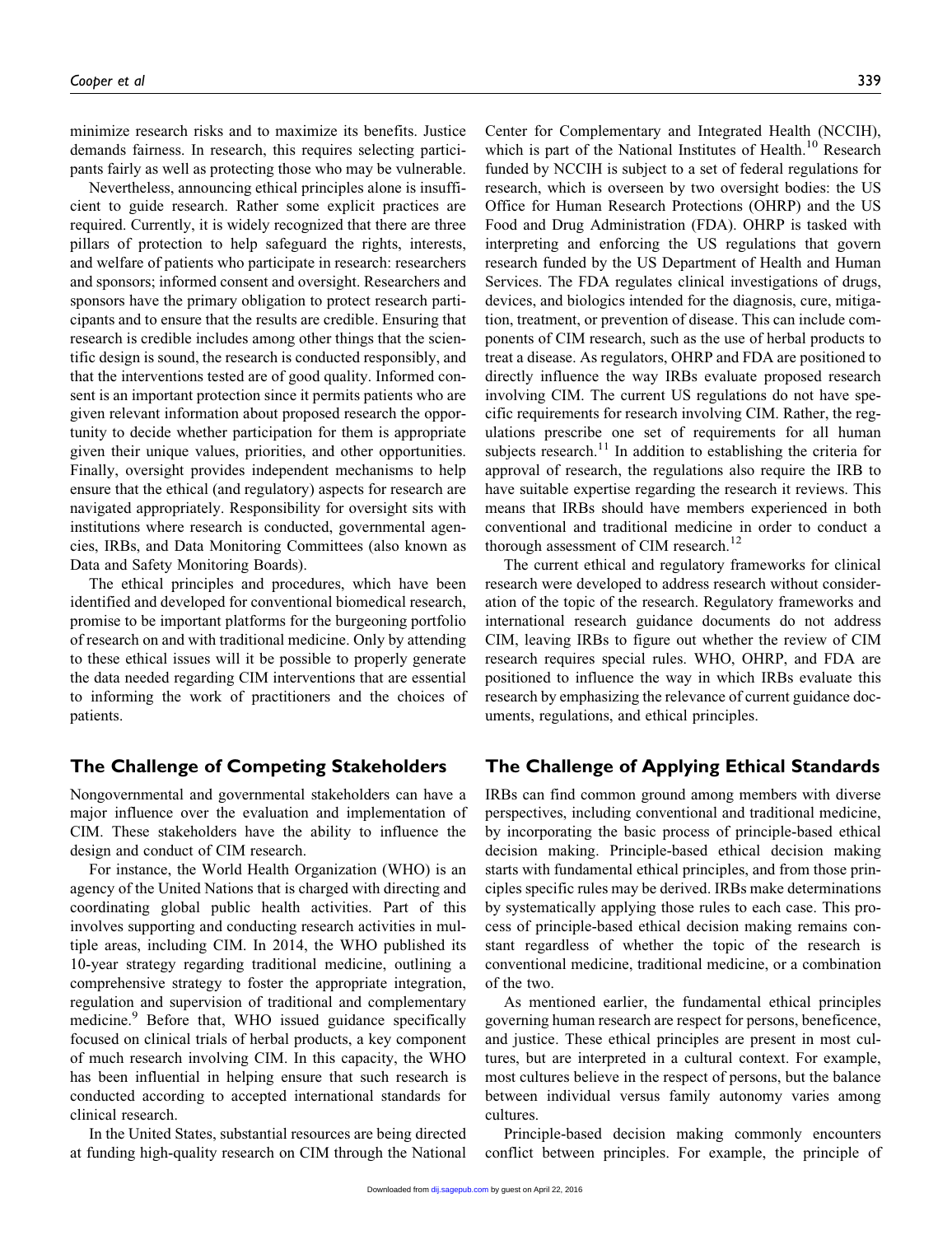respect for persons may suggest that it is important to respect children's limited autonomy by limiting their participation in research. Whereas the principle of justice may call to include children in research, so as a group they can fairly share the benefits of research. Philosophers have developed methods that specify how the ethical principles may be balanced and in developing rules that are derived from these specified principles.

The rules followed routinely by IRBs involve assuring informed consent unless informed consent can be ethically waived, establishing sufficient measures to maintain confidentiality and protect privacy, providing additional safeguards for vulnerable populations, minimizing risk, ensuring a favorable relationship between the risks and potential benefits, monitoring aggregate data for new risks, and equitably selecting subjects.<sup>13</sup> The rules that may be difficult to apply with CIM research are those related to the principle of beneficence: Determining risks to subjects are minimized by using procedures consistent with sound research design that do not unnecessarily expose subjects to risks, and determining whether risks to subjects are reasonable in relation to anticipated benefits, if any, and the importance of knowledge expected to result.

In evaluating whether risks to subjects are properly minimized, the IRB should consider whether risks to subjects are minimized by using procedures consistent with sound research design, which do not unnecessarily expose subjects to risk. To implement this rule, IRBs should consider whether there are alternative ways to conduct the research that reduces risks to subjects, but allow the research to accomplish its goals. If so, the research procedures should be modified accordingly consistent with sound research design.

In evaluating risks, it is important to consider the probability of risk and the magnitude of the risk as well as whether the probability or magnitude of the risk represents minimal risk (essentially risks commensurate with those posed by the daily life of normal individuals).<sup>14</sup> Establishing the probability of risks may differ when considering conventional and traditional medicine. That is, conventional medicine prefers to establish the nature and probability of risks through blinded clinical trials, whereas traditional medicine usually establishes risks through historical knowledge. Some may mistakenly consider blinded clinical trials necessary to evaluate risks of research. While such data are obviously desirable and if available should be privileged, it is important to consider that often conventional medicine accepts historical data when clinical trial data are unavailable. In the same way, historical knowledge obtained through thousands of years of extensive use can be drawn upon to initially evaluate the risks of research on traditional medicine in lieu of research data.

Another difficulty with the minimization of risks in CIM research is the lack of knowledge regarding the interaction between many traditional and conventional medicines, which may in fact be a relevant question being addressed in the research. At the outset, it is important to recall that interactions that lead to life-threatening conditions are known to exist with items considered generally safe. For example, spinach can

interact with warfarin metabolism to produce a potentially lethal complication. Similarly, herbal products can interact with commonly used drugs<sup>15</sup> and anesthetic agents.<sup>16</sup> Depending upon the degree of risk, preclinical studies along with blinded clinical trials to assess the interaction of conventional and traditional medicines are as necessary as they are in studies of drug interactions of conventional medicines.

To evaluate the relationship of risks and potential benefits, IRBs should consider whether risks to subjects are reasonable in relation to anticipated benefits, if any, to subjects, and the importance of the knowledge that may reasonably be expected to result. Here, IRBs should follow a two-phase process. The first phase is often called ''scientific review,'' whereas the second phase represents ethical review. In the first phase (''scientific review''), the IRB ascertains the risks to subjects in terms of probability and magnitude, the anticipated benefits for the subjects, and the knowledge expected to result. If ascertaining this information requires expertise beyond the IRB's knowledge of conventional or traditional medicine, the IRB should consult others who do. In the second phase of this evaluation (''ethical review'') the IRB determines whether the risks are reasonable in relation to the benefits for subjects, if any, and the importance of the knowledge reasonably expected to result.

An effective IRB process to evaluate CIM research follows the same two-phased approach that should be used to evaluate conventional therapies. Independent experts in both conventional and traditional medicine should be asked to provide objective information to the IRB. Then IRB members make an ethical determination of whether the relationship between risks and potential benefits is favorable.

# Conclusion

The expansion of the research enterprise to evaluate CIM can pose ethical challenges. These challenges include accommodating differing medical cultures, addressing the interests of competing stakeholders, and conducting meaningful ethical review. Many of these challenges can be addressed through an appreciation of the IRB's fundamental role in protecting human subjects. The IRB's ethical assessment is unchanged between reviews of CIM and conventional medicinal research. There is nothing fundamentally different about traditional medicine that should exempt it from the same scientific assessment used for conventional medicine. Moreover, well designed and conducted research on CIM is essential to ensure the health and safety of patients.

#### Declaration of Conflicting Interests

The author(s) declared no potential conflicts of interest with respect to the research, authorship, and/or publication of this article.

#### Funding

The author(s) received no financial support for the research, authorship, and/or publication of this article.